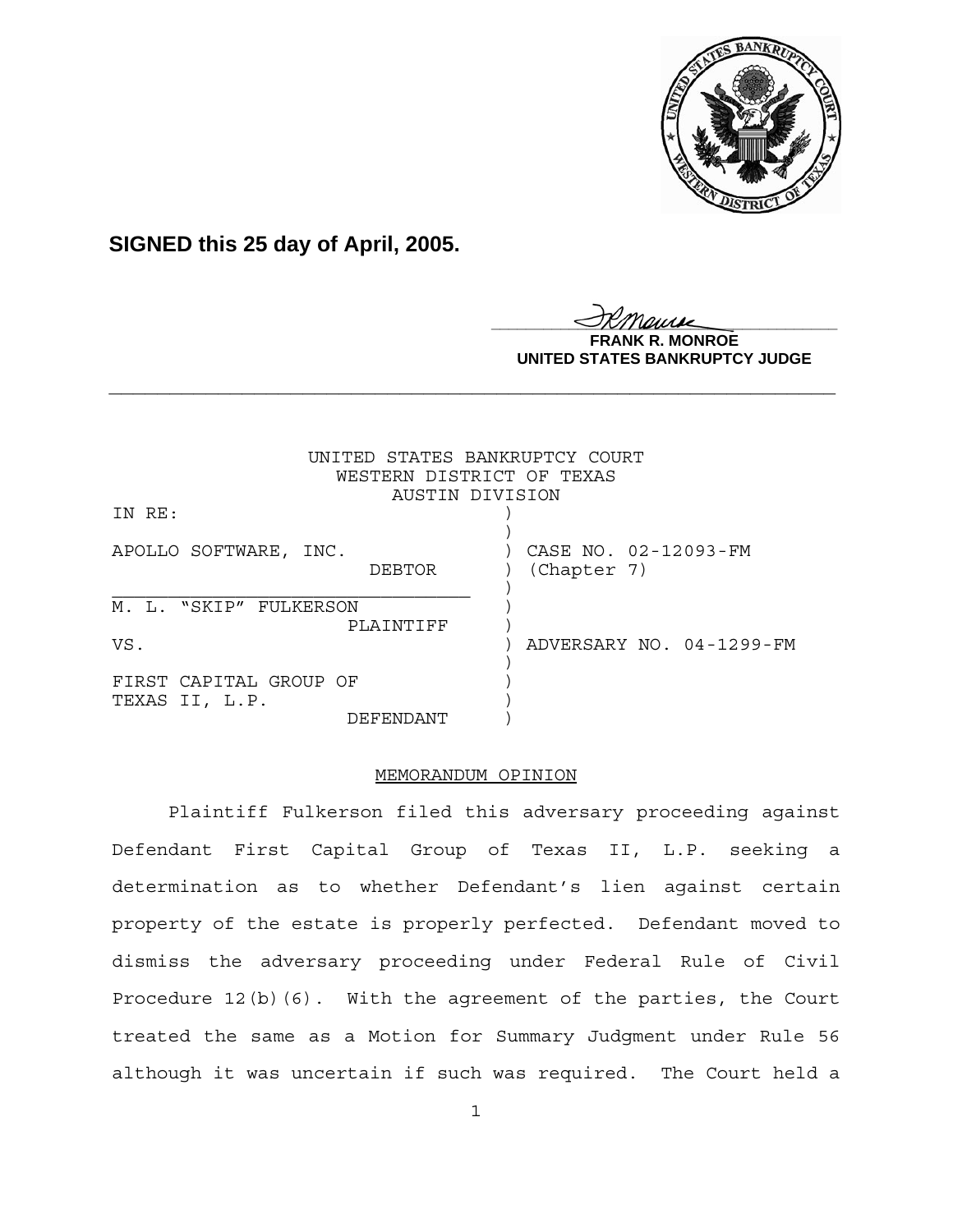hearing on the Motion on March 23, 2005 and took the matter under advisement requesting further briefing by the parties.

This is a core proceeding under 28 U.S.C.  $$157(b)(2)(K)$ . It is a matter over which this Court has jurisdiction to enter a final order pursuant to 28 U.S.C.  $$1334(a)$  (b) and (d), 28 U.S.C.  $$157(a)$ and (b)(1), 28 U.S.C. §151, and the Standing Order of Reference from the United States District Court in the Western District of Texas of all bankruptcy matters to the bankruptcy court.

## FACTS

Defendant loaned the Debtor money before it filed bankruptcy and took a security interest in all of the Debtor's assets except those subject to the lien of Wells Fargo Bank. Specifically included in the assets in which the Defendant took a security interest were the Debtor's copyrighted and copyrightable software and other intellectual property (the "Copyright Collateral").

Defendant's security interest specifically acknowledges the priority of Wells Fargo Bank's security interest in the Debtor's "accounts", which is defined not only to include accounts receivable but all of the Debtor's general intangibles as well. Wells Fargo Bank's security interest is properly perfected under state law. Plaintiff has since purchased Well Fargo Bank's secured claim and stands in their shoes.

Defendant filed a UCC-1 with the Office of the Secretary of State on June 21, 2000 attempting to perfect its security interest in all of the Debtor's remaining assets, including the Copyright Collateral. No other action was taken by the Defendant to perfect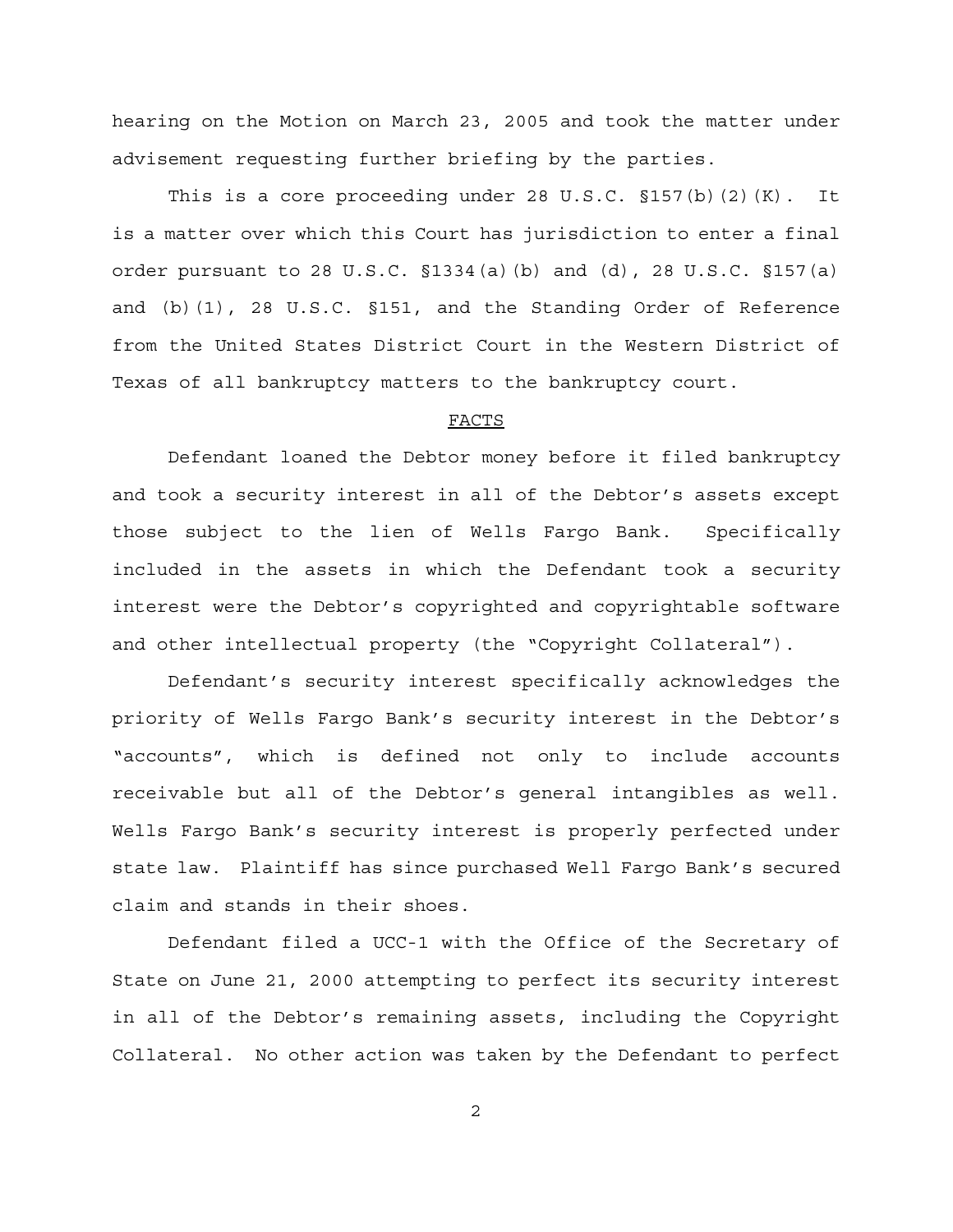its security interest. Specifically, Defendant never filed any document with the United States Copyright Office in an attempt to perfect its lien at that venue.

All of the assets of the Debtor were sold while the Debtor was in Chapter 11 for a total sales price of \$2 million, \$1.95 million of which was represented by a promissory note.

Under the sale, \$1,454,728.00 of the purchase price was allocated to the Copyright Collateral.

The Chapter 7 Trustee has been made an involuntary plaintiff to the adversary proceeding as of April 4, 2005. Plaintiff alleges that the Trustee's status under 11 U.S.C. §544 as the ideal hypothetical judicial lien creditor avoids the Defendant's security interest in the Copyright Collateral since Defendant failed to properly perfect its lien by filing appropriate documentation with the United States Copyright Office.

The Copyright Collateral was at all material times unregistered.

#### Issues

1) Simply stated, what is the proper method of perfection of a security interest in the unregistered Copyright Collateral?

2) Does the Plaintiff have standing?

3) Is the cause of action barred by limitations under 11 U.S.C. §546(a)(1)?

# Legal Analysis

The Court concludes that it need not opine on what appears to be such an unsettled area of copyright/mortgage law since it has ruled in favor of the Movant on the other grounds put forth by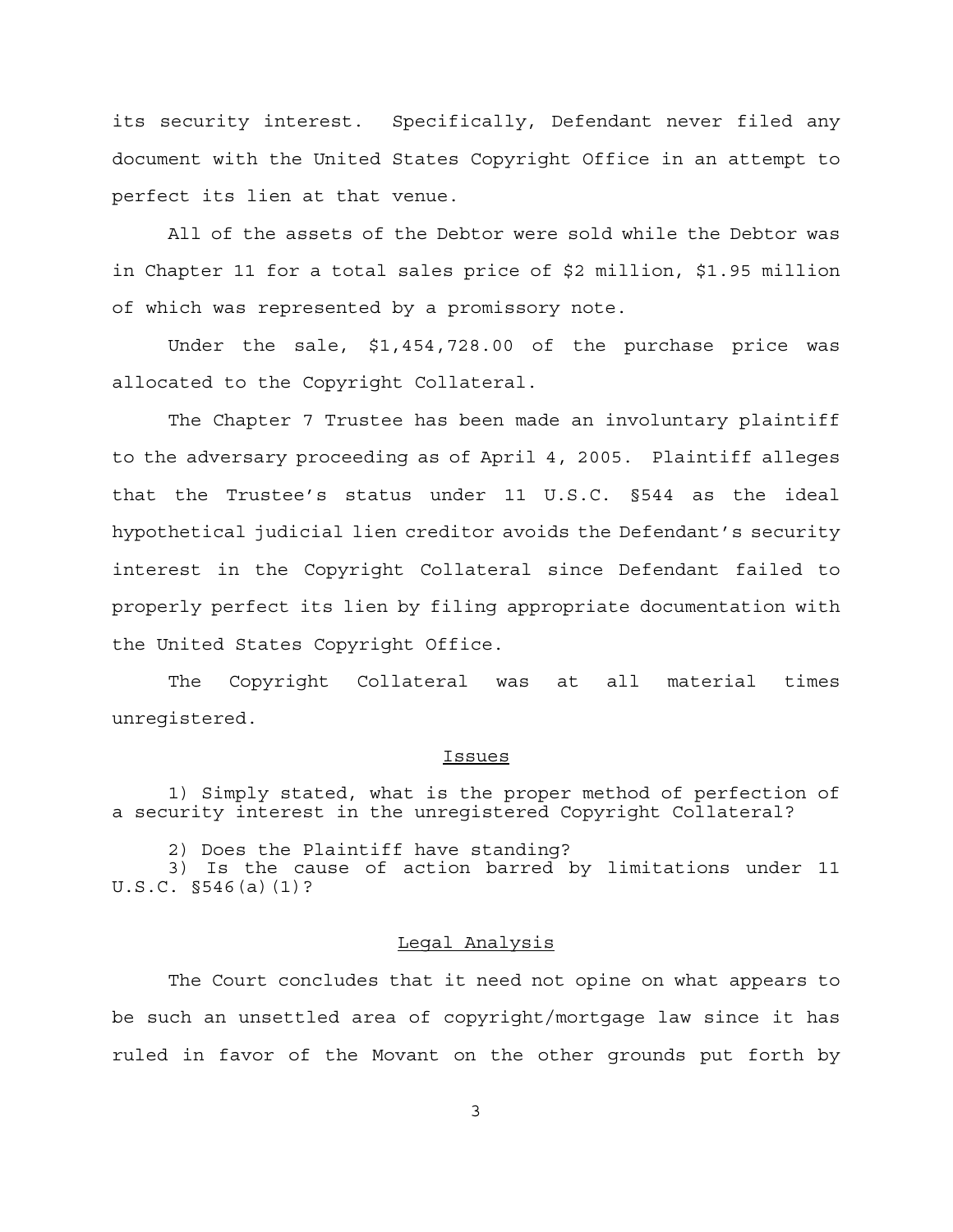Movant.

### Other Alleged Basis for Dismissal

Fortunately, the Court rarely sees a situation such as the current one in which the parties' attorneys apparently believe that he who files the most pleadings wins.

The initial Motion to Dismiss ("Motion") was filed by the Defendant on December 22, 2004.

Plaintiff filed its Brief/Memorandum in Opposition to such Motion on January 18, 2005, one day prior to the hearing set on the Motion.

Then on January 19, 2005, the day of the hearing, the Plaintiff filed its Supplemental Brief/Memorandum in Opposition to the Motion.

The Motion to Dismiss, in addition to the grounds previously addressed in this Memorandum Opinion, also sought dismissal because of an alleged lack of standing of Plaintiff and because the cause of action is time barred under 11 U.S.C. §546.

In its opposition filed January 18, 2005, Plaintiff claims that §544(a) of the Bankruptcy Code gives the Chapter 7 trustee the rights of a hypothetical lien creditor and it is those rights that renders the Defendant's improperly perfected security interest in the Copyright Collateral invalid as against the unsecured creditors of the Debtor's bankruptcy estate.

The hearing was continued to allow the Defendant to respond to the Plaintiff's opposition.

On January 27, 2005 Defendant filed its Amended Motion to Dismiss ("Amended Motion") to clearly assert lack of standing as an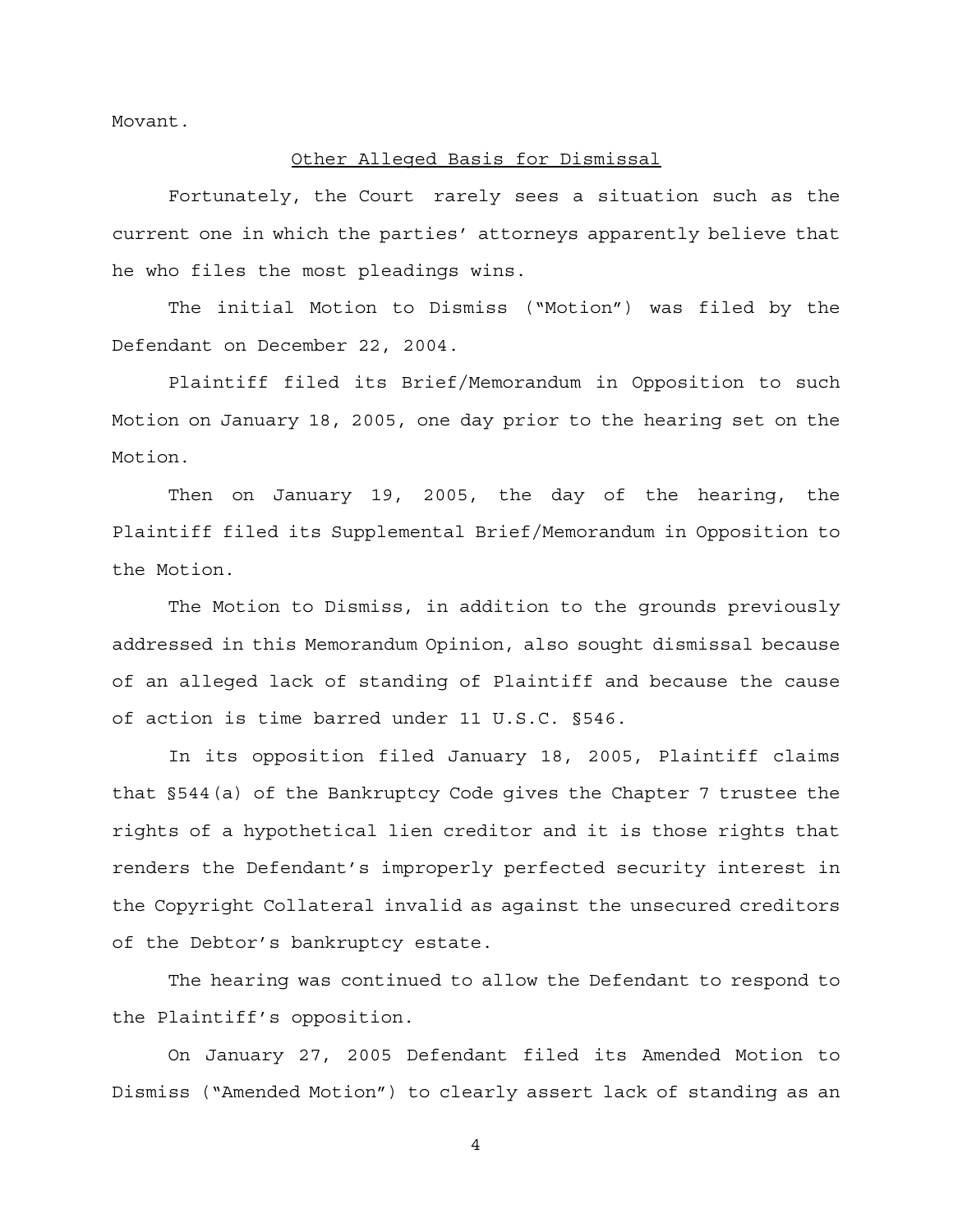additional basis for dismissal of the Complaint.

On February 8, 2005 Plaintiff filed its Memorandum in Opposition to the Amended Motion. In this Memorandum, Plaintiff changes his course by now claiming that the trustee's avoidance powers under 11 U.S.C. §544 are irrelevant to the adversary proceeding because all that Plaintiff is doing is objecting to the claim of the Defendant by initiating a proceeding to determine the validity, priority or extent of the Defendant's claimed lien. Additionally, Plaintiff argues that because there is no bar date or deadline to filing an objection to claim, there can be no limitations issue. The Plaintiff also makes this rather interesting statement, "As discussed below in the Adversary Proceeding Fulkerson asserts that First Capital had no security interest in Apollo Software, which was sold for \$1.4 million to Image Tech, because First Capital failed to perfect that security interest by registering it with the copyright office. That objection is proper and the Adversary Proceeding was timely filed." (emphasis added). Such statement obviously shows a misunderstanding of the law and the facts. All parties agree, as does the Court, that the Defendant has a security interest in the copyrighted software of the Debtor. Defendant has a security agreement that grants them the same. The issue originally plead by Plaintiff, and the one at bar, is whether the security interest was improperly perfected and, therefore, avoidable under 11 U.S.C. §544. In this pleading Plaintiff seeks to sidestep its obvious error of attempting to stand in the trustee's shoes and assert Section 544 hypothetical lien creditor status by now simply claiming that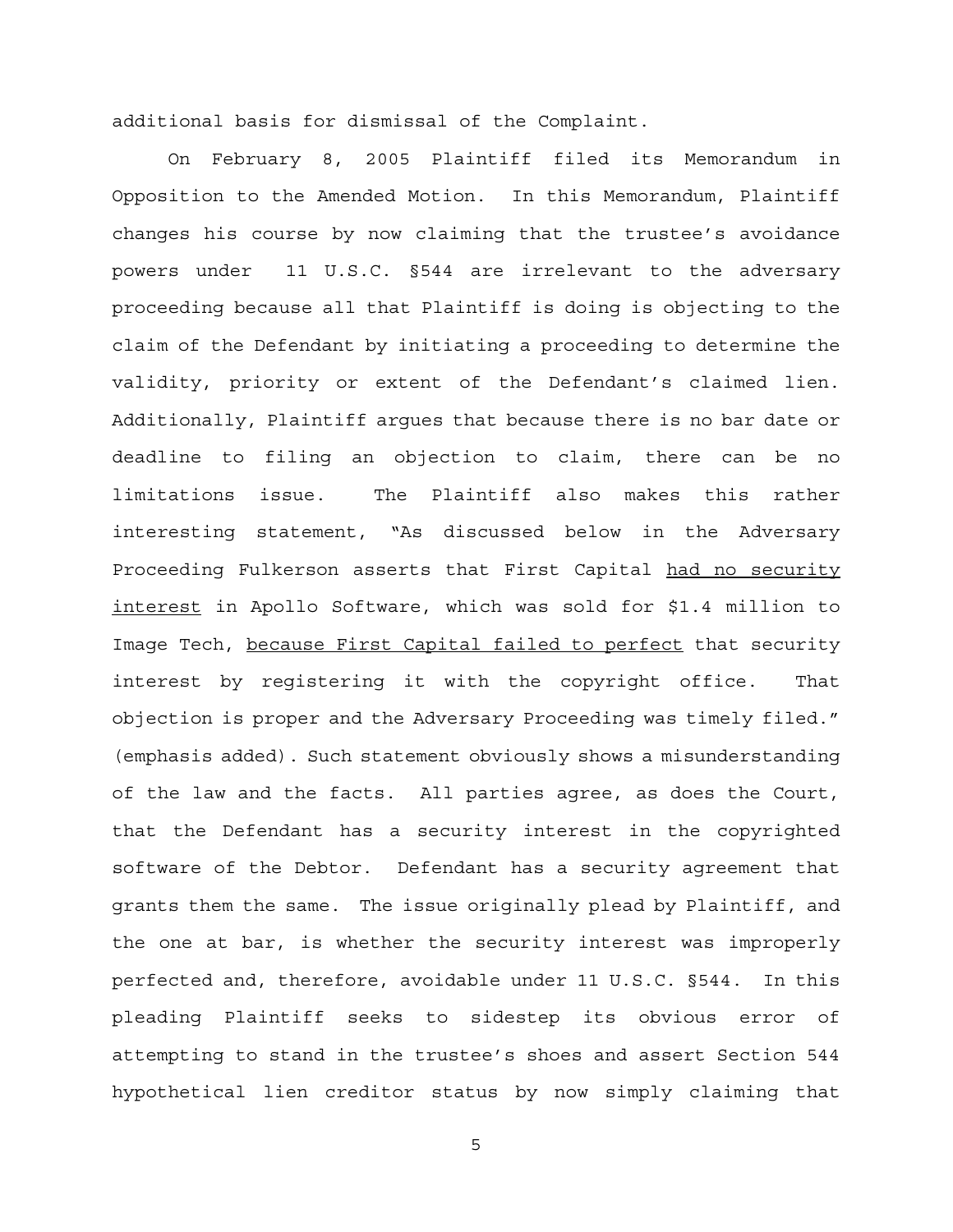because Defendant did not file the mortgage documents with the Federal Copyright Office they don't have any lien at all. Such is simply not the case. The issue at bar is not whether they have a lien but whether it was properly perfected.

On February 16, 2005 Defendant replied to the February 8, 2005 Memorandum of the Plaintiff which points out what the Court just addressed; that is, that the Plaintiff, in such pleading, is seeking to retract his original assertion that the Defendant's lien is subject to the avoidance powers of the trustee under Chapter 5 of the Bankruptcy Code by alleging instead that its failure to properly perfect the lien means that it has no lien at all. Clearly, that is not what the law provides.

A hearing was set on the Amended Motion for March 23, 2005.

Again, true to form, Plaintiff filed its Supplemental Brief on the day before the hearing. In that pleading, Plaintiff again focuses his argument on the issue of whether the perfection of the Defendant's lien was proper.

The hearing was held and the matter taken under advisement.

On April 1, 2005, Defendant filed its Supplemental Response.

Interestingly enough, Plaintiff then on April 4, 2005 filed its First Amended Complaint. In it Plaintiff does two things. First, he joins the Chapter 7 trustee as an involuntary Plaintiff. Second, he reasserts the Section 544 hypothetical lien status of the trustee as the basis upon which the Defendant's alleged improperly perfected lien can be avoided. The Court assumes that the Plaintiff was properly educated by the Defendant's February 16, 2005 Reply to Plaintiff's Memorandum in Opposition to the Amended Motion to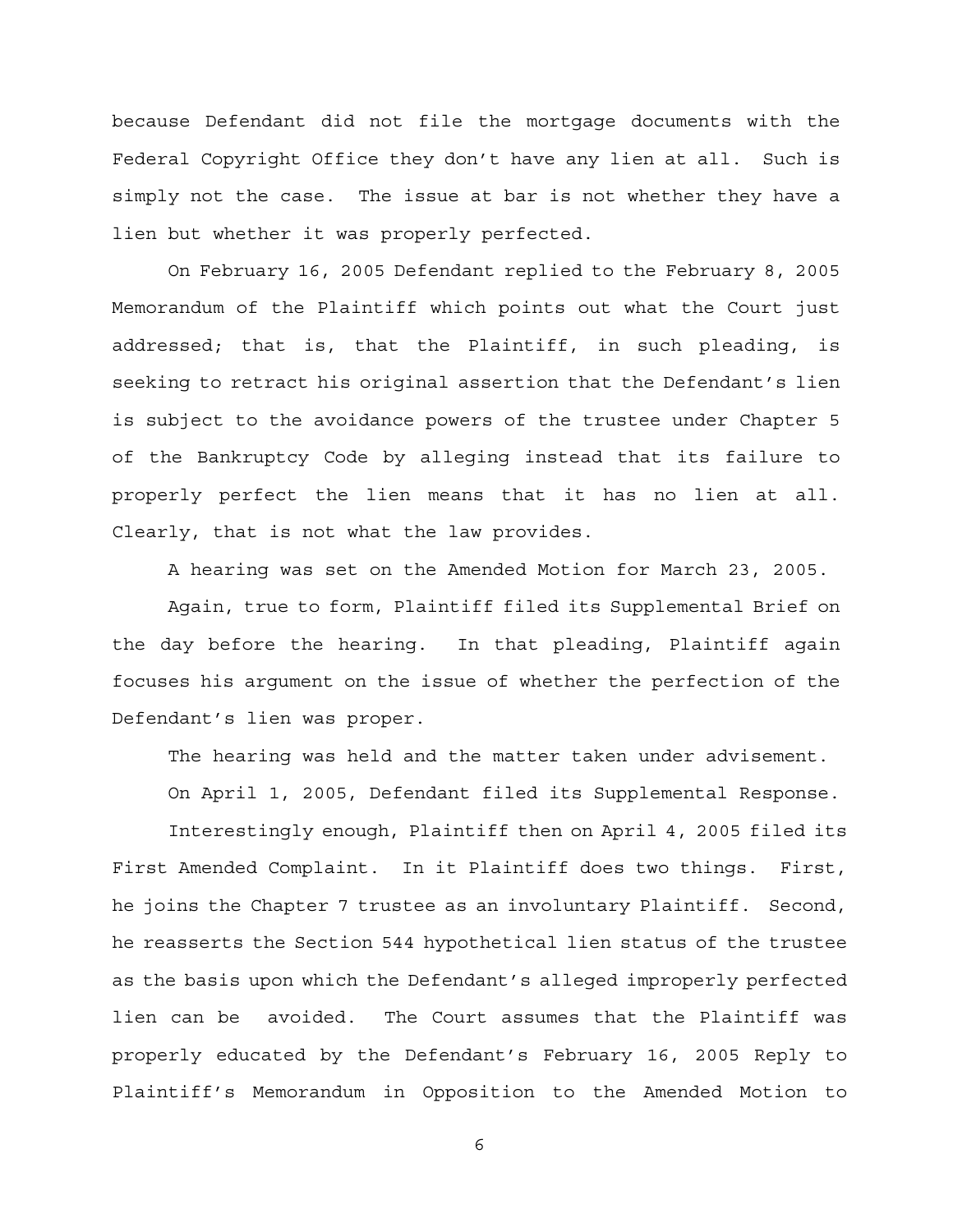Dismiss. Either that or Plaintiff cannot figure out whether he needs to assert Section 544 as the basis upon which to avoid Defendant's alleged unperfected lien or not.

It is clear to the Defendant and to the Court, however, that the only basis upon which an improperly perfected lien can be avoided in bankruptcy is by the application of 11 U.S.C. §544. And, unfortunately for the Plaintiff, it can only be accomplished by the trustee. See *American National Bank v. MortgageAmerica Corp. (In re MortgageAmerica Corp.),* 714 F.2d 1266, 1275 (5<sup>th</sup> Cir. 1983) and *City of Farmers Branch v. Pointer (In re Pointer.),* 952 F.2d 82, 87  $(5<sup>th</sup> Cir. 1992)$ . It should be noted that Plaintiff in the instant case has not sought the Court's permission to bring its Section 544 cause of action.

In addition to its Amended Complaint of April 4, 2005, Plaintiff filed two additional pleadings on April 5, 2005 on the issues.

Clearly, if the winner is the party that files the most pleadings, it is the Plaintiff. Unfortunately for the Plaintiff, that is not the jurisprudence upon which this Court makes its rulings.

The fact is that Plaintiff is asserting the status of a Chapter 7 trustee as a hypothetical lien creditor under 11 U.S.C. §544. Clearly, he does not have the standing to do so as this Court has not expressly granted him the authority to do so, nor has he asked. *See, In re Mortgage America and In re Pointer* above.

Additionally, Plaintiff's attempt on April 4, 2005 to bring the trustee into the proceeding as an involuntary Plaintiff in order to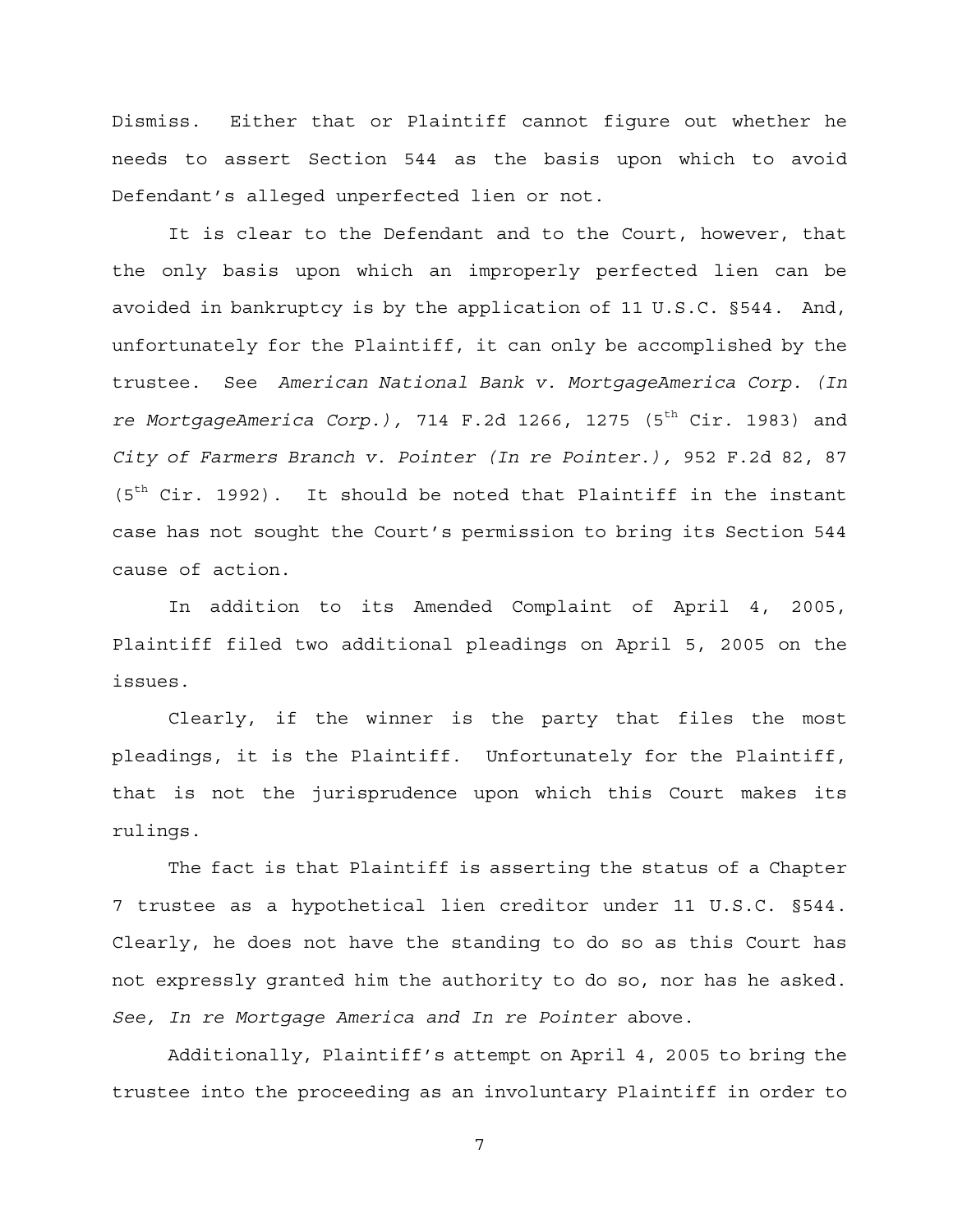cure his lack of standing can best be characterized as "too little, too late." This is because 11 U.S.C. § 546(a)(1) requires that the cause of action being asserted by the Plaintiff in this adversary proceeding be brought no later than the later of two years from the date of the petition or one year after the date the trustee is appointed. In this case the applicable date is May 31, 2004 which is two years after the petition date. Plaintiff filed its Complaint on November 23, 2004 and joined the trustee as an involuntary Plaintiff on April 4, 2005. Both events took place well outside the date limitations ran.

Plaintiff claims that the statute has been tolled by reason of a settlement agreement which was allegedly entered into between the Plaintiff, the Defendant and the Debtor prior to this case's conversion to a Chapter 7 case. However, Plaintiff fails to cite any authority for the proposition that a Chapter 11 Debtor's agreement to toll the §546(a)(1) limitations survives the conversion of the case to Chapter 7, especially when the conversion occurs long prior to the expiration of the time limits imposed by such statute.<sup>1</sup> The settlement agreement in question was clearly prior to the conversion to Chapter 7 and it affected only the interest of the Debtor, the Plaintiff and the Defendant with regard to the causes of action that were being settled by those parties in that settlement agreement. Everything changed when the case was

<sup>1.</sup> The date of conversion was December 10, 2002, almost a full 18 months before limitations ran.